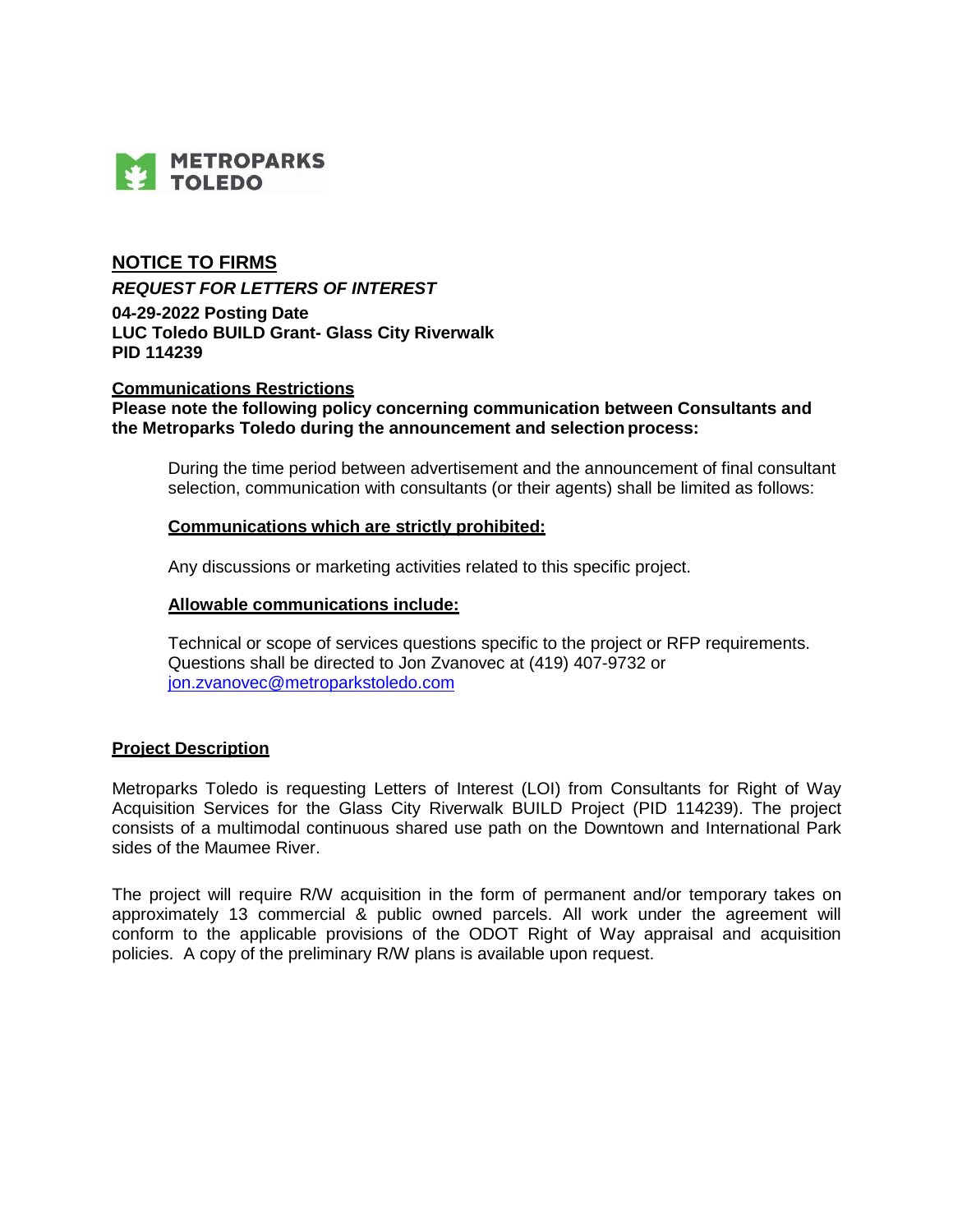## **Prequalification Requirements**

Prequalification requirements for this agreement are listed below. For all prequalification categories other than Cost Accounting - Unlimited the requirement may be met by the prime consultant or a subconsultant.

Also, please note that only individuals (not firms) are prequalified for right of way acquisition and construction inspection. In instances where prequalification for these services is required, a prequalified individual, either employed by the prime consultant or a subconsultant, must be named in order to meet the requirement.

For agreements that require prequalification in Cost Accounting - Unlimited the prime consultant and **all subconsultants that provide engineering and design related services** must be prequalified in this category. Engineering and Design Related Services are defined as follows:

Program management, construction management, feasibility studies, preliminary engineering, design engineering, surveying, mapping, or architectural related services with respect to a highway construction project subject to 23 U.S.C. 112(a) as defined in 23 U.S.C 112(b)(2)(A); and

Professional services of an architectural or engineering nature, as defined by State law (ORC 5526), which are required to or may logically or justifiably be performed or approved by a person licensed, registered, or certified to provide the services with respect to a highway construction project to 23 U.S.C. 112(a) and defined in 40 U.S.C. 1102(2).

### RIGHT OF WAY ACQUISITION SERVICES:

Project Management for Right of Way Acquisition Services; Title Research; Value Analysis; Appraisal; Negotiation; Closing;

### **Selection Subfactors**

Prime and subconsultant experience in local projects and management for Right of Way Acquisition Services listed above in accordance with ODOT's acquisition policies and procedures.

Prospective Right of Way Acquisition consultants shall demonstrate prior experience and success with the management and negotiation of commercial parcels for Local-let Federal projects of a similar nature and complexity.

The Right of Way Acquisition services shall be completed by the established milestone dates.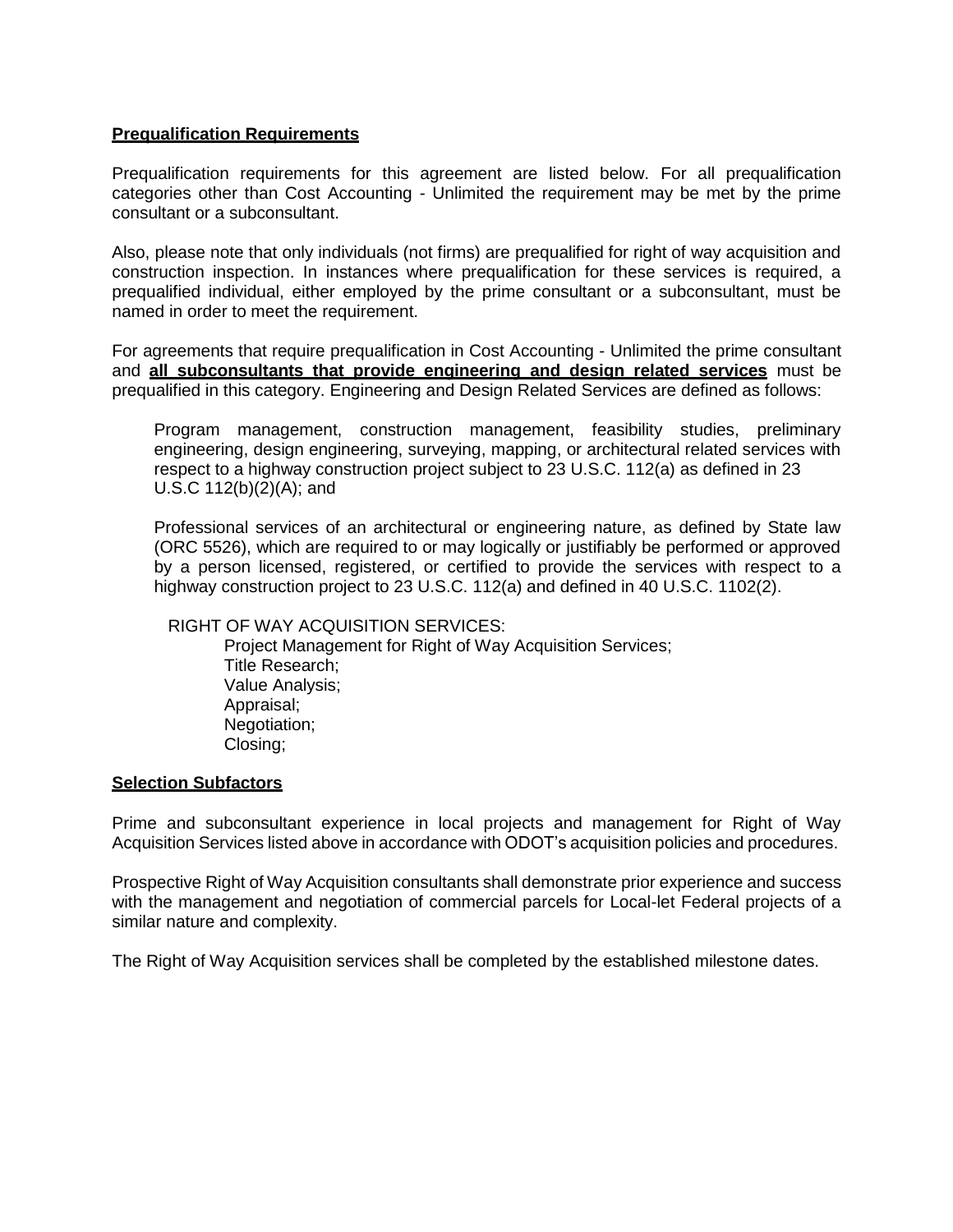## **Contract Type and Payment Method**

Refer to the ODOT's Manual for Administration of Contracts for Professional Services, Volume 1: Consultant Contract Administration, Sections 4.3.A and 4.3.B for guidance concerning the appropriate contract type and payment method. Based on this guidance, contract type and payment method will be determined during the scope of services and negotiation process.

## **Estimated Date of Authorization**

It is anticipated that the selected Consultant will be authorized to proceed by May 27, 2022.

### **Completion Schedule**

The Right of Way Acquisition work must be completed by July 15, 2022.

### **Suspended or Debarred Firms**

Firms included on the current Federal list of firms suspended or debarred are not eligible for selection.

### **Terms and Conditions**

The Department's Specifications for Consulting Services 2016 Edition will be included in all agreements selected under this request for letters of interest.

## **Compliance with Title VI of the Civil Rights Act of 1964**

Metroparks Toledo, in accordance with Title VI of the Civil Rights Act of 1964 (78 Stat. 252, 42 U.S.C. §§ 2000d to 2000d-4) and the Regulations, hereby notifies all bidders that it will affirmatively ensure that any contract entered into pursuant to this advertisement, all bidders including disadvantaged business enterprises will be afforded full and fair opportunity to submit bids in response to this invitation and will not be discriminated against on the grounds of race, color, national origin, sex, age, disability, low-income status, or limited English proficiency in consideration for an award.

### **Selection Procedures**

The LPA will directly select a consultant based on the Letter of Interest (LOI). The requirements for the LOI and the Programmatic Consultant Selection Rating Form that will be used to select the consultant are shown below.

Firms interested in being considered for selection should respond by submitting one paper or electronic copy of the Letter of Interest to the following address **by 4:30 PM on Friday, May 13** to the listed below:

**Jon Zvanovec, Senior Project Manager Metroparks Toledo 6101 Fallen Timbers Lane Maumee, Ohio 43537 Jon.Zvanovec@metroparkstoledo.com**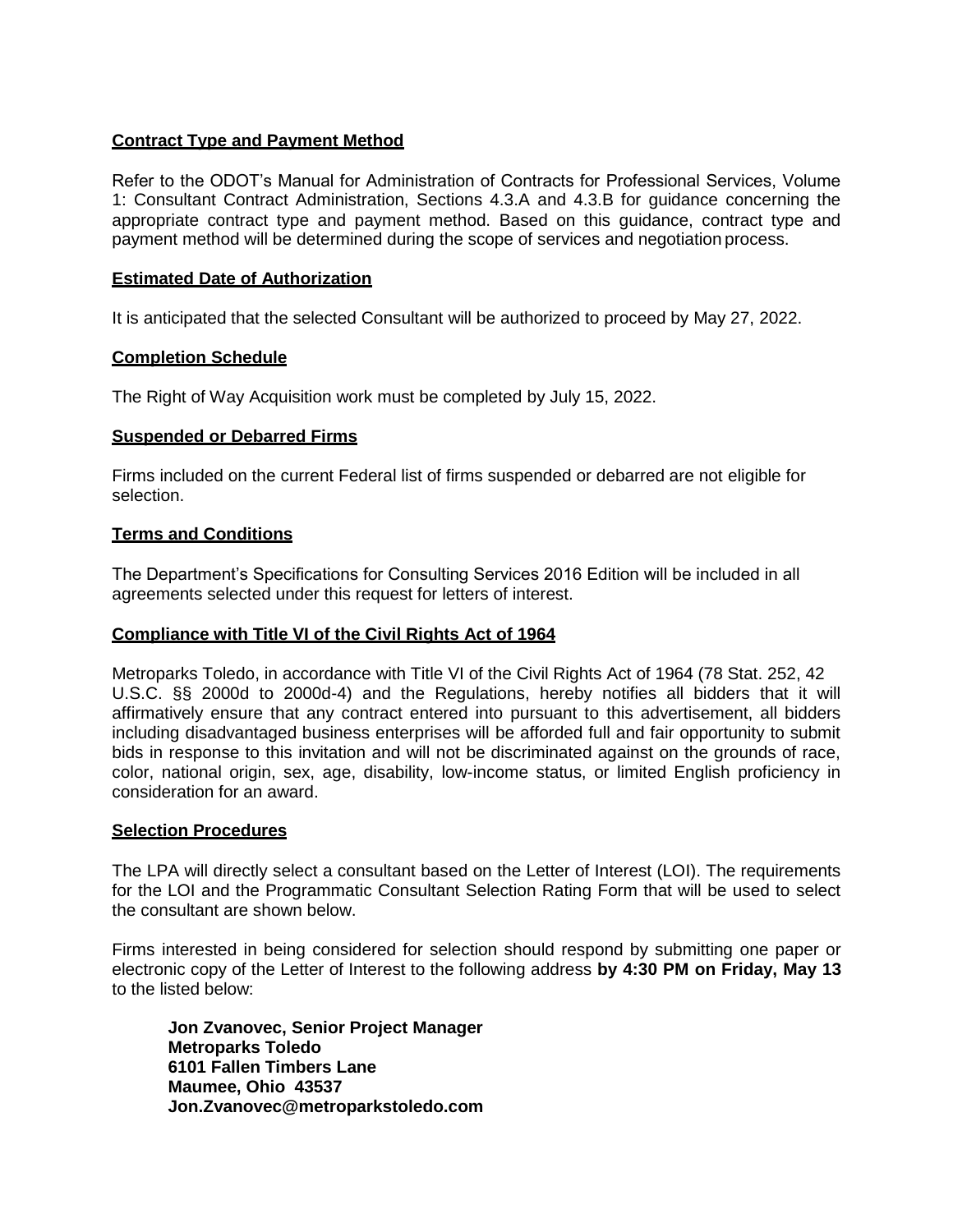Responses received after 4:30 PM on the response due date will not be considered.

## **Scope of Services**

The ODOT Right of Way Scope of Services is available on the ODOT Website below.

<http://www.dot.state.oh.us/Divisions/Engineering/RealEstate/Pages/ConsultantForms.aspx>

## **Requirements for Letters of Interest**, **Programmatic Selection Process**

- A. Instructions for Preparing and Submitting a Letter of Interest
	- 1. Provide the information requested in the Letter of Interest Content (Item B below), in the same order listed, in a letter signed by an officer of the firm. Do not send additional forms, resumes, brochures, or other material.
	- 2. Letters of Interest shall be limited to ten (10) 8½" x 11" single sided pages plus two (2) pages for the Project Approach (Item B.5 below).
	- 3. Please adhere to the following requirements in preparing and binding letters of interest:
		- a. Please use a minimum font size of 12-point and maintain margins of 1" on all four sides.
		- b. Page numbers must be centered at the bottom of each page.
		- c. Use 8½" x 11" paper only.
		- d. Bind letters of interest by stapling at the upper left hand corner only. Do not utilize any other binding system.
		- e. Do not provide tabbed inserts or other features that may interfere with machine copying.
- B. Letter of Interest Content
	- 1. List the types of services for which your firm is currently prequalified by the Ohio Department of Transportation.
	- 2. List significant subconsultants, their current prequalification categories and the percentage of work to be performed by each subconsultant.
	- 3. List the Project Manager and other key staff members, including key subconsultant staff that will be responsible for the work, and the project responsibility of each.

Address the experience of the key staff members on similar projects, and the staff qualifications relative to the selection subfactors noted.

4. Describe the capacity of your staff and their ability to perform the work in a timely manner, relative to present workload, and the availability of the assignedstaff.